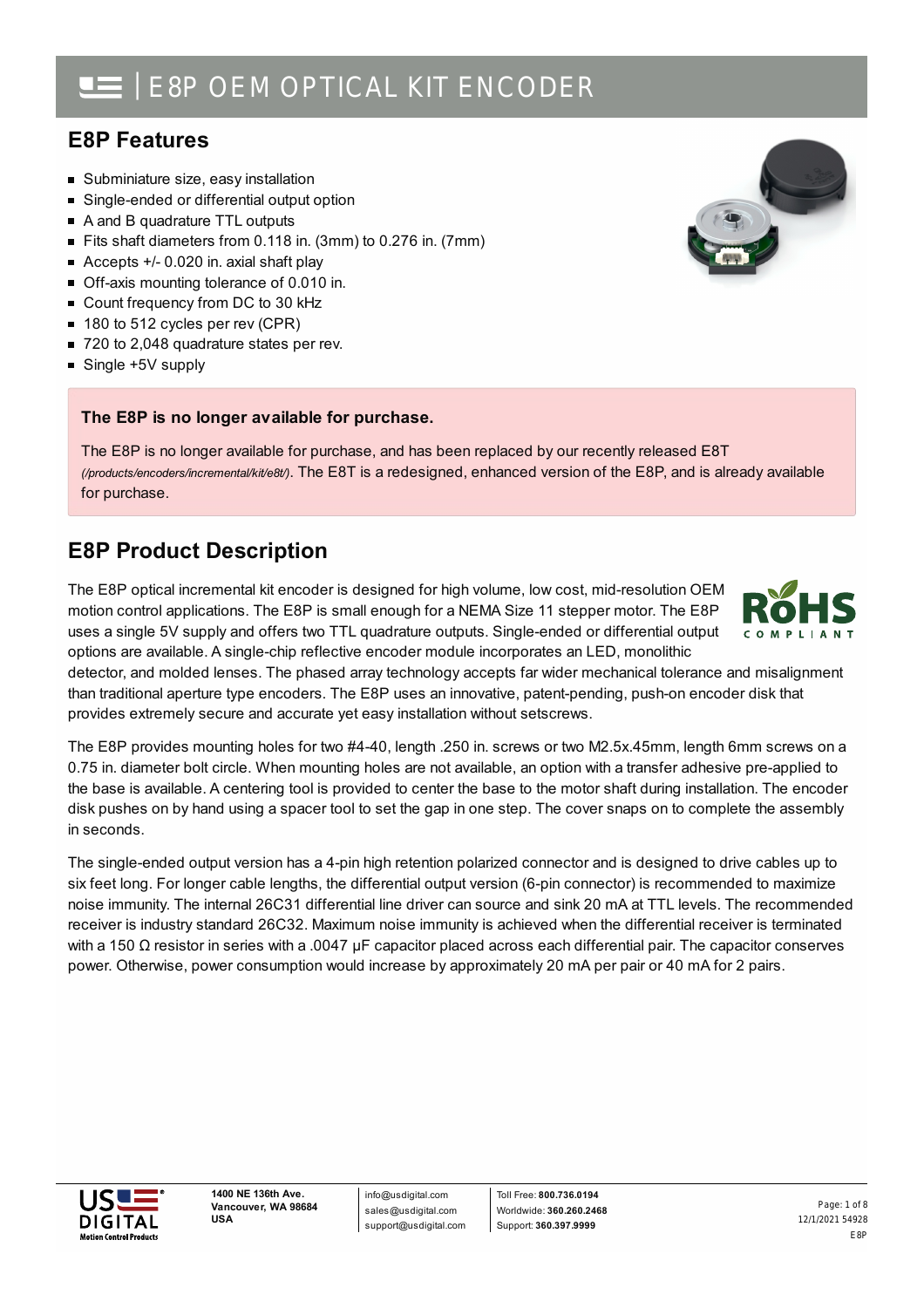# **Mechanical Drawings**



# **Specifications**

## **ENVIRONMENTAL**

| <b>PARAMETER</b>                                                                             | <b>VALUE</b>   | <b>UNITS</b> |
|----------------------------------------------------------------------------------------------|----------------|--------------|
| Vibration (5Hz to 2kHz)                                                                      | 20             | G            |
| Max. Relative Humidity                                                                       | 90             | $\%$         |
| Storage Temperature                                                                          | $-40$ to $100$ | С            |
| Operating Temperature                                                                        | $-20$ to $100$ | C            |
| Electrostatic Discharge, IEC 61000-4-2<br>Single-ended (S-option)<br>Differential (D-option) | ± 8<br>±2      | kV           |



info@usdigital.com sales@usdigital.com support@usdigital.com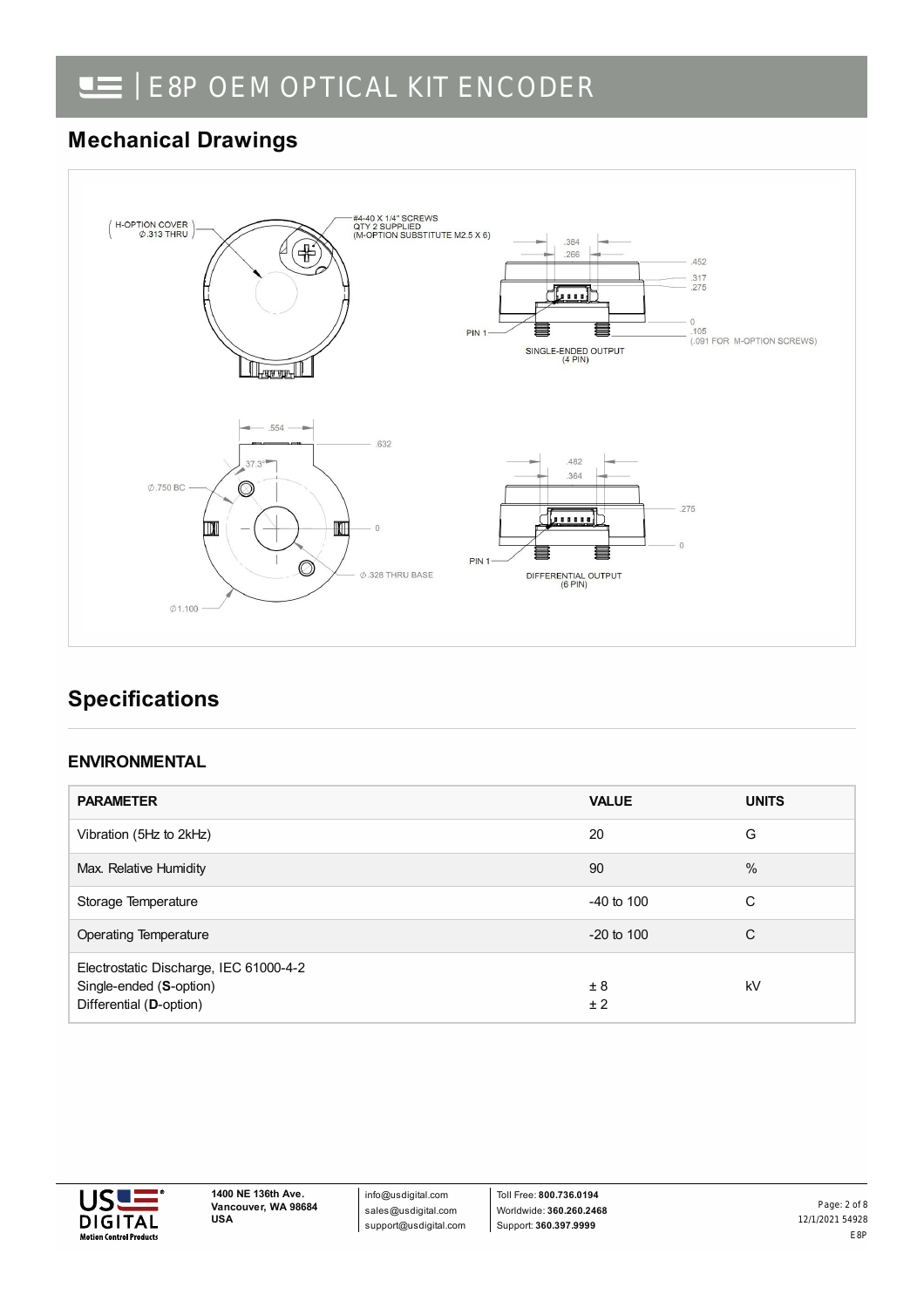### **MECHANICAL**

| <b>PARAMETER</b>                                                                                | <b>VALUE</b>                                        | <b>UNITS</b>                                                                                                                              |
|-------------------------------------------------------------------------------------------------|-----------------------------------------------------|-------------------------------------------------------------------------------------------------------------------------------------------|
| Moment of Inertia                                                                               | $1.81 \times 10^{-5}$                               | $oz-in-s2$                                                                                                                                |
| Required Shaft Length<br>With D-Cover option<br>With H-Cover option                             | $0.385"$ to<br>0.400"<br>$>=0.385"$                 | in.<br>in.                                                                                                                                |
| Mounting Screw Torque (-D,<br>-M option)                                                        | $2 - 3$                                             | in.-Ibs                                                                                                                                   |
| Shaft Axial Play                                                                                | ±.020                                               | in.                                                                                                                                       |
| Off-axis Mounting Tolerance                                                                     | ±.010                                               | in.                                                                                                                                       |
| Acceleration                                                                                    | 250000 max.                                         | rad/sec $2$                                                                                                                               |
| Maximum RPM (1)<br>e.x. CPR = $720$ , max. rpm =<br>5000<br>e.x. CPR = 180, max. rpm =<br>20000 | minimum value<br>of<br>(3600000/CPR)<br>and (60000) | rpm                                                                                                                                       |
| Technical Bulletin TB1001 - Shaft and Bore<br><b>Tolerances</b>                                 |                                                     | Download (https://www.usdigital.com/support/resources/reference/technical-docs/technical-<br>bulletins/shaft-and-bore-tolerances-tb1001/) |

(1) 60000 rpm is the maximum rpm due to mechanical considerations. The maximum rpm due to the module's 30kHz maximum count frequency is (3600000/CPR).

## **BASE OPTIONS**

| <b>BASE OPTION</b> | <b>BOLT CIRCLE</b> | <b>SCREWS INCLUDED</b>                                             |  |
|--------------------|--------------------|--------------------------------------------------------------------|--|
|                    | 0.75"              | $#4-40$ , length .250" pan head phillips (qty: 2)                  |  |
| M                  | 0.75"              | M2.5x.45mm, length 6mm pan head phillips (qty: 2)                  |  |
|                    | n/a                | none - .005" thick transfer adhesive with peel away backing mount. |  |

The included centering tool and spacer tool are used to center the base to the motor shaft and to set the codewheel gap.

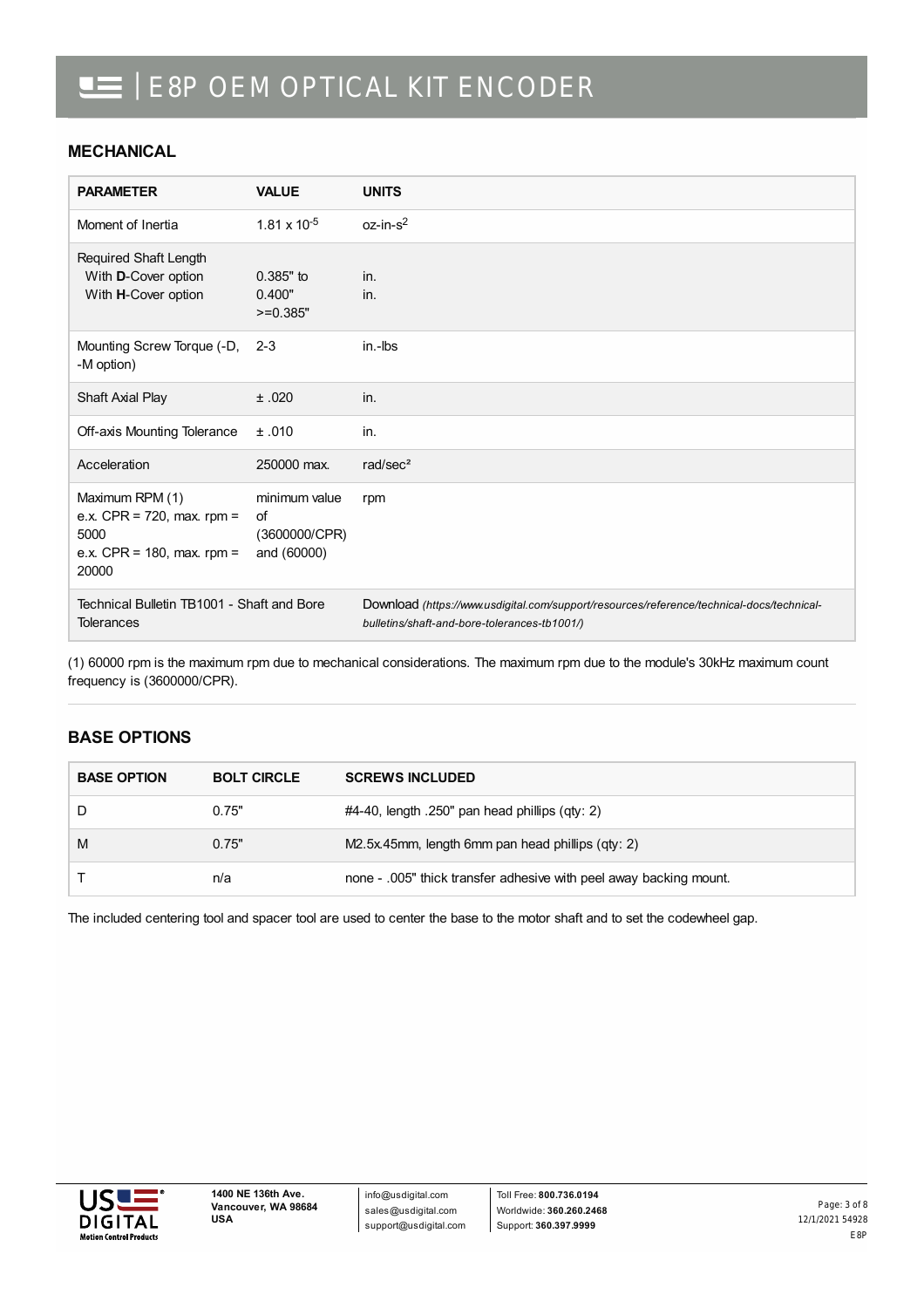## **SINGLE-ENDED ELECTRICAL**

| <b>SPECIFICATIONS</b> | MIN. | TYP. | MAX. | <b>UNITS</b> | <b>NOTES</b>                        |
|-----------------------|------|------|------|--------------|-------------------------------------|
| Supply Voltage        | 4.5  | 5.0  | 5.5  | V            |                                     |
| Supply Current        |      | 21   | 27   | mA           | no load                             |
| Low-level Output      |      |      | 0.4  | $\vee$       | $I_{OL}$ = 6 mA                     |
| High-level Output     | 2.4  |      |      | $\vee$       | $I_{OH} = -1$ mA                    |
| Rise Time             |      | 500  |      | ns           | $CL = 25$ pF, $RL = 2.7$ k $\Omega$ |
| Fall Time             |      | 100  |      | ns           |                                     |

## **DIFFERENTIAL ELECTRICAL**

| <b>SPECIFICATIONS</b>              | MIN. | TYP.          | MAX. | <b>UNITS</b> | <b>NOTES</b>              |
|------------------------------------|------|---------------|------|--------------|---------------------------|
| Supply Voltage                     | 4.5  | 5.0           | 5.5  | V            |                           |
| Supply Current                     |      | 23            | 30   | mA           |                           |
| Low-level Output                   |      | $0.2^{\circ}$ | 0.4  | V            | $I_{\Omega}$ = 20 mA max. |
| High-level Output                  | 2.4  | 3.4           |      | V            | $I_{OH}$ = -20mA max.     |
| Differential Output Rise/Fall Time |      |               | 15   | ns           |                           |

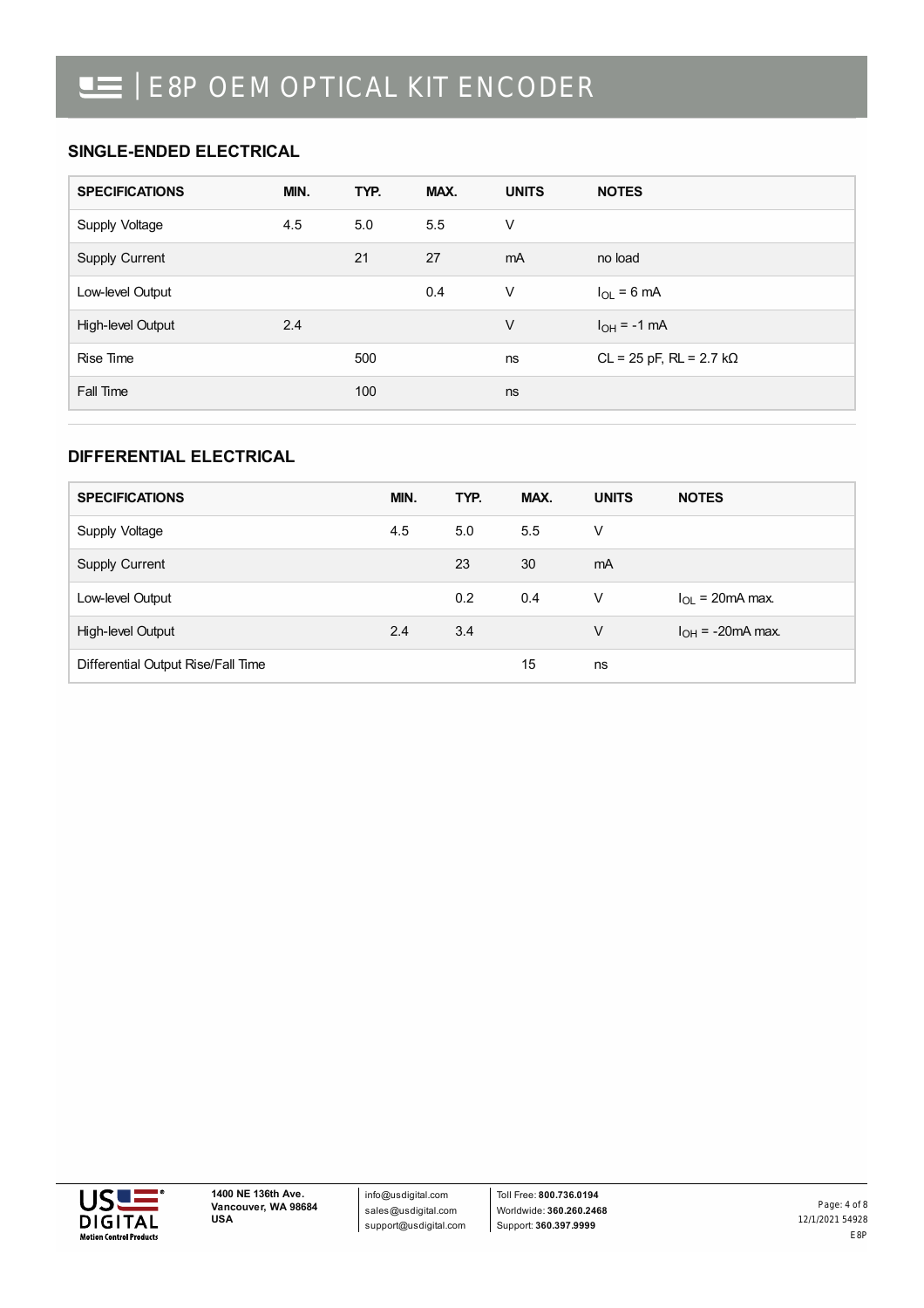## **PHASE RELATIONSHIP**



| <b>PARAMETER</b>    | TYP.         | MAX.         | <b>UNITS</b>       |
|---------------------|--------------|--------------|--------------------|
| Symmetry, S         | $180 \pm 16$ | $180 \pm 75$ | electrical degrees |
| Quadrature Delay, Q | $90 \pm 10$  | $90 \pm 60$  | electrical degrees |

(1) A leads B for clockwise shaft rotation, and B leads A for counterclockwise rotation viewed from the cover/label side of the encoder.

(2) Typical values represent the encoder performance at typical mounting alignment, whereas the maximum values represent the encoder performance across the range of recommended mounting tolerance.

## **PIN-OUTS**

| 4-PIN SINGLE-ENDED (1) |     |                    | 6-PIN DIFFERENTIAL (2) |                    |  |
|------------------------|-----|--------------------|------------------------|--------------------|--|
|                        | Pin | <b>Description</b> | Pin                    | <b>Description</b> |  |
|                        |     | +5VDC power        | 1                      | Ground             |  |
| $\overline{2}$         |     | A channel          | $\mathfrak{p}$         | A channel          |  |
| 3                      |     | Ground             | 3                      | A- channel         |  |
| $\overline{4}$         |     | <b>B</b> channel   | 4                      | +5VDC power        |  |
|                        |     |                    | 5                      | <b>B</b> channel   |  |
|                        |     |                    | 6                      | B- channel         |  |

(1) 4-pin single-ended mating connector is CON-MIC4 *[\(https://www.usdigital.com/products/CON-MIC4\)](https://www.usdigital.com/products/CON-MIC4)*

(2) 6-pin differential mating connector is CON-MIC6 *[\(https://www.usdigital.com/products/CON-MIC6\)](https://www.usdigital.com/products/CON-MIC6)*

## **ASSEMBLY INSTRUCTIONS**



info@usdigital.com sales@usdigital.com support@usdigital.com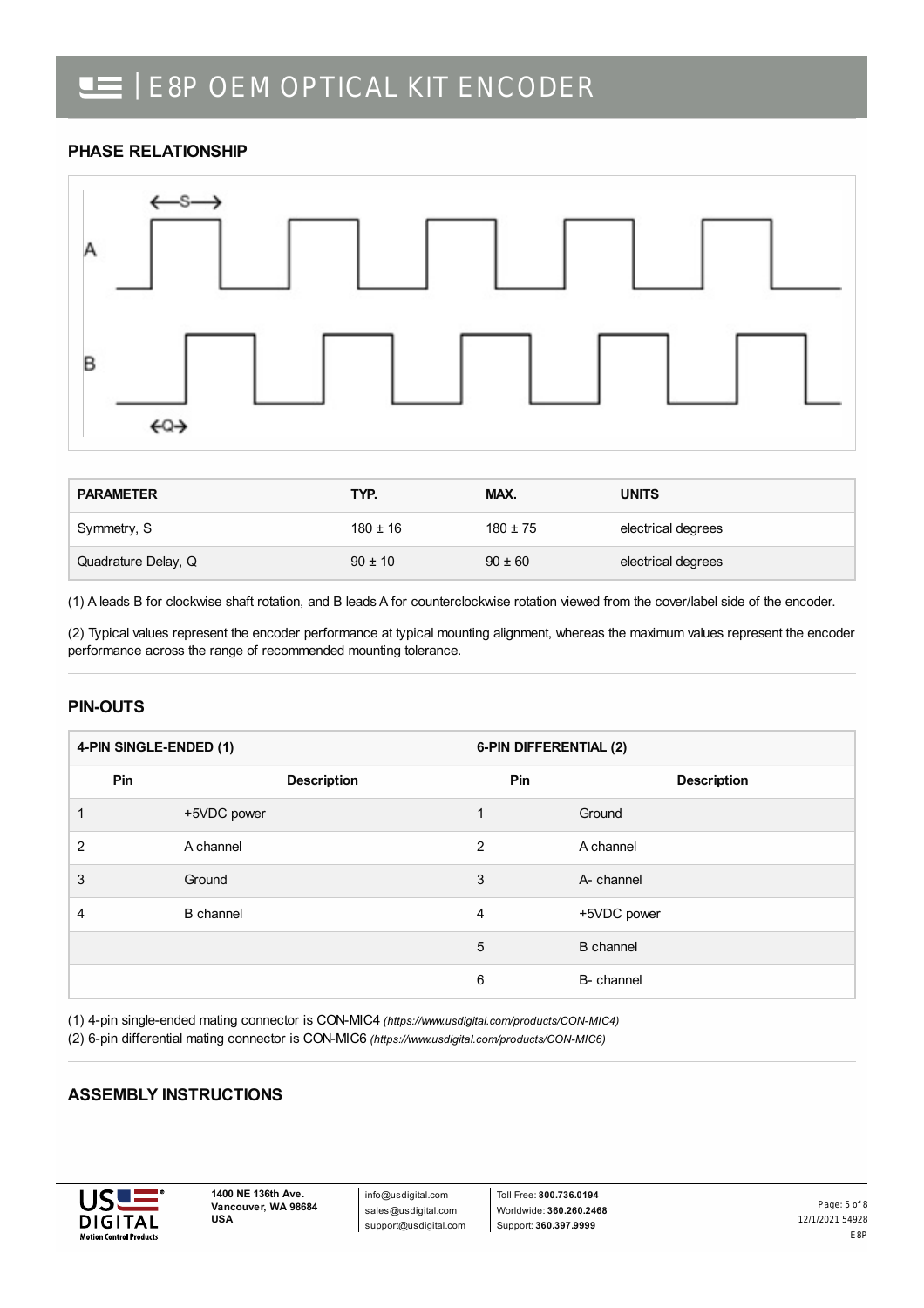### **1. PCB Installation**

Position the PCB so that connector lines up with flat side of base. Push PCB onto base by hand so that the two guideposts fit into associated PCB holes.



#### **2. Base Installation**

2a. **Standard**: Secure base to mounting surface with provided mounting screws.





info@usdigital.com sales@usdigital.com support@usdigital.com

Toll Free: **800.736.0194** Worldwide: **360.260.2468** Support: **360.397.9999**

12/1/2021 54928 E8P Page: 6 of 8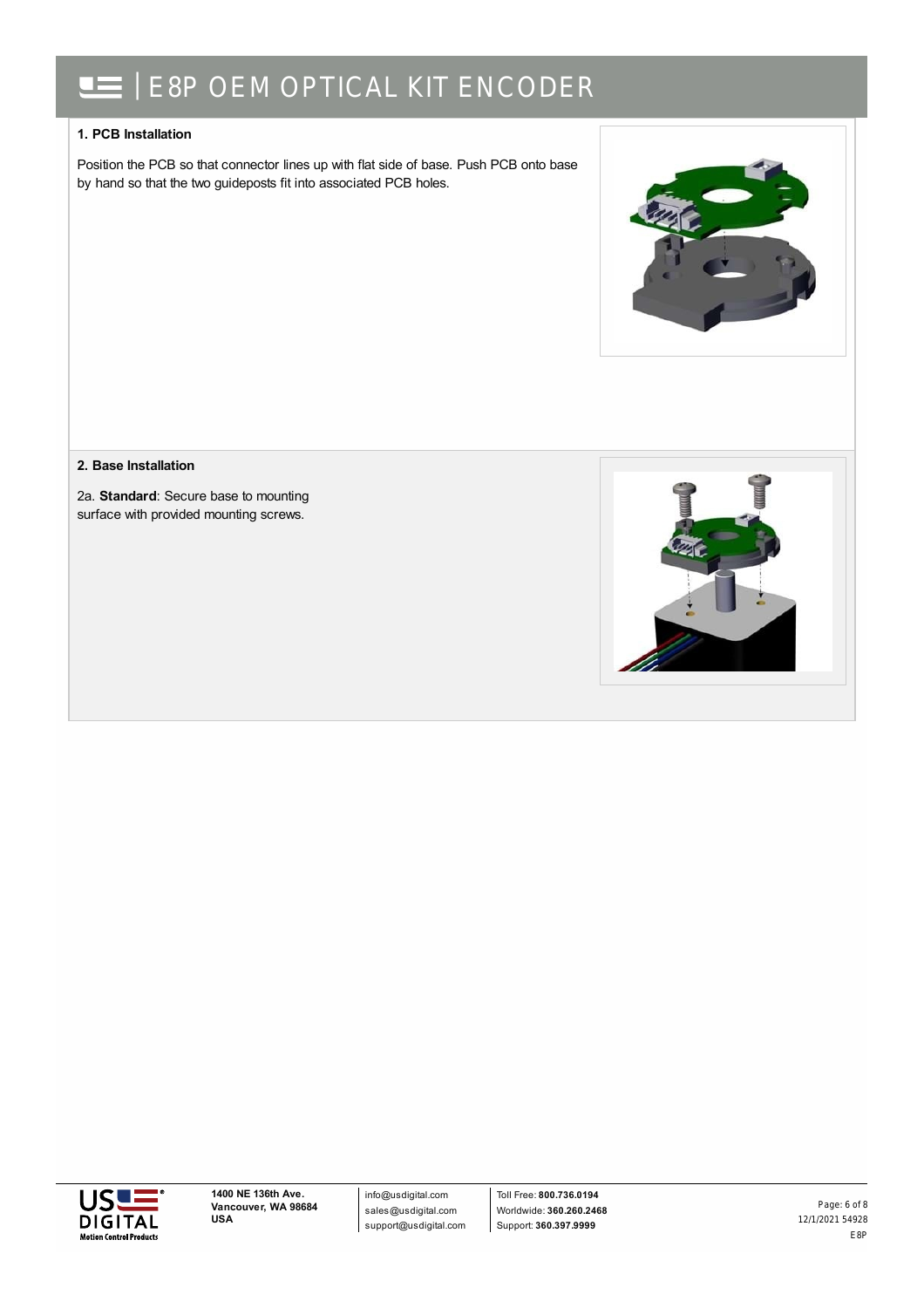

2b. **Transfer Adhesive:** Slip centering tool over shaft and into center hole of base. Slide both parts down shaft until they contact mounting surface. Press base firmly to assure good adhesion. Remove centering tool.

#### **3. Codewheel Installation**

Set codewheel on shaft with disk facing base. Place spacer tool over codewheel with recess areas over connector and base tabs. Push tool down by hand until it bottoms out against base. Remove reusable spacer tool. In order to prevent permanent damage to motor bearings (especially on small diameter shaft motors), it is recommended that the far end (drive end) of the motor shaft be supported while installing the push on hub.





**1400 NE 136th Ave. Vancouver, WA 98684 USA**

info@usdigital.com sales@usdigital.com support@usdigital.com

Toll Free: **800.736.0194** Worldwide: **360.260.2468** Support: **360.397.9999**

12/1/2021 54928 E8P Page: 7 of 8